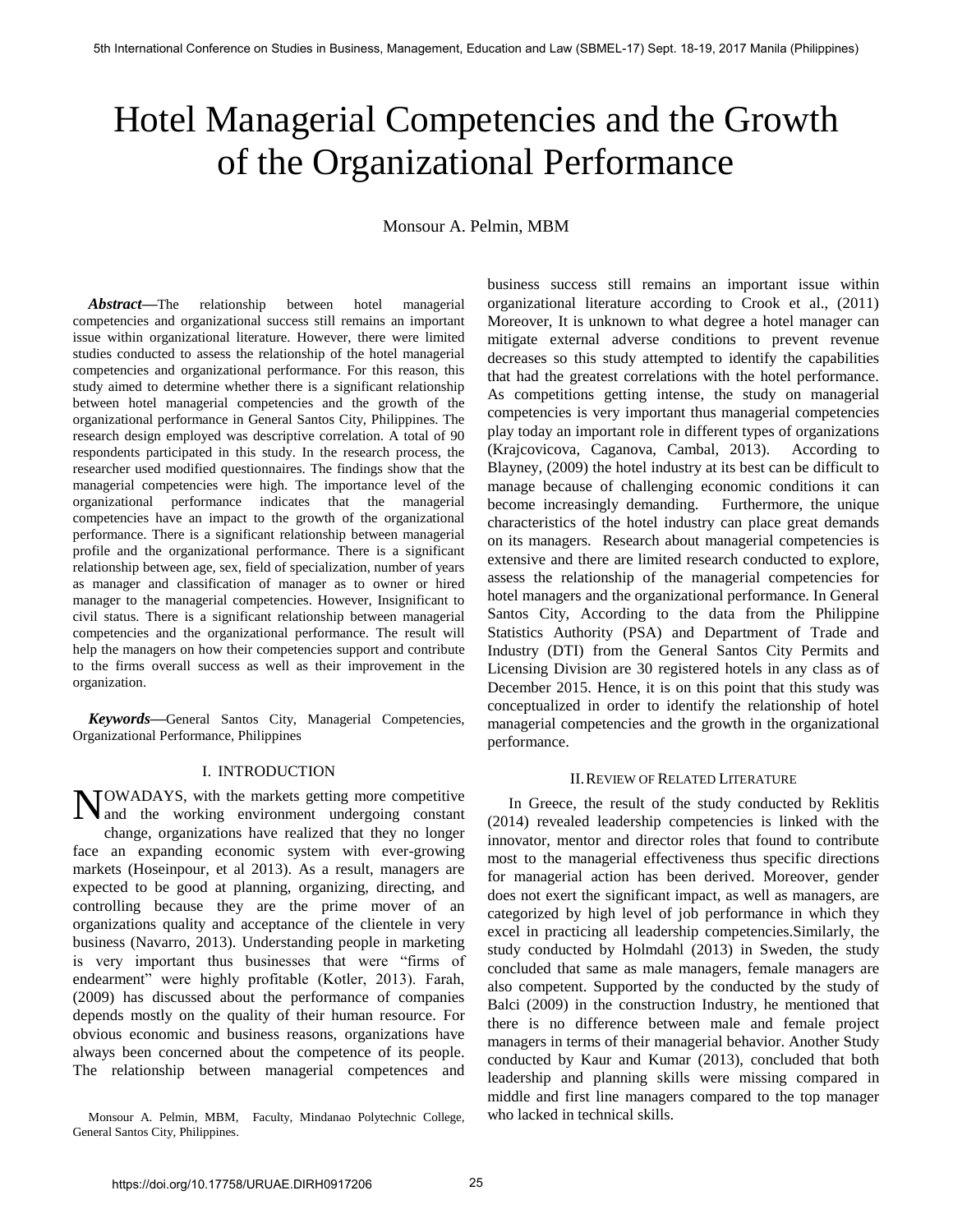In Malaysia, the result of the study conducted by Abu Bakar (2010) proved that the organization's performance and managerial competencies are interrelated. In addition, the study conducted by Bucur (2013) revealed that compared to middle and line managers, the core competencies were more important for top managers in identifying managerial performance. Similarly, a study conducted in Sri Lanka by Zoyza (2011) aims to distinguish the firm-level abilities in terms of managerial level competencies in which a range of factors are identified at the managerial competency level that from firm-level capabilities as a result. In Nigeria, the study conducted by Gladson (2008) affirmed that managerial competencies lead to marketing effectiveness in corporate organizations. In China, the result of the study conducted by Wang (2009), he suggested that the middle managers must focus on its critical competencies such as continual learning, execution, team building, communication, and coordination. In addition, the study of Sahoo (2014) in India, he mentioned that to improve the managerial performance, potential dimensions such as entrepreneurial and leadership competencies should be identified. Moreover, the study of Sharma (2011) in the development of competencies, he shows that cognitive, social and intelligence competencies predict the effectiveness in management and thus can be developed in adults.

 In Singapore, the study conducted by Chong (2013) concluded that work environment differs when the competency differences are apparent. The study also revealed that organizing, planning, and motivating others to distinguish a more rapid career advancing managers regardless of their work environment are associated with assessed competencies. On the other hand, findings of the study indicate that the career advancement is not satisfactory and the result shows that these competencies are necessary. In contrast, the study of Pilay (2008) in South Africa, the study revealed that there is a significant gap in terms of managerial competencies between private and public managers. The private managers perceived themselves to be more competent than the public managers.

 The study conducted by Tan, 2010 in Malaysia, studies regarding organizational performance is a great interest to the hoteliers in devising their marketing and operational strategies. Supported by the study conducted by Xiao (2011), he mentioned that corporate strategies do influence hotel properties level financial performance. The study conducted by Blayney, 2009 mentioned that study about organizational performance is important for managers to help them prepare for further stressful economic conditions and that they should explore which capability levels they should implement.

 Based the above review, it is evident that there has been no clear discussion/finding on the issues of the assessment of hotel managerial competencies and its relationship to the organizational performance. The literature review shows that although previous managerial competency studies are extensive, limited research has been conducted in the Philippines and internationally to explore, assess the relationship of hotel managerial competencies and the growth of the organizational performance.

## III. RESULTS AND DISCUSSION

## *A.The Profile of the respondents*

 The variables under profile of the respondents can possible affect the hotel managerial competencies and organizational performance.

 **On Age**. Most of the hotel managers in General Santos City ages between 25-31 years old (38 or 42.20%). Meanwhile, 30 or 33.20% of the respondents aged 32-38, 39- 45 years old (13 or 14.40%), 6 or 6.70 of the respondents aged 18-24 years old and 3 or 3.33% are 46 years old and above. This implies that most of the hotels managers in General Santos City are on middle ages. **On Sex**. The Majority of the hotel managers in General Santos City are Female (61 or 67.8%) and Male Managers are just 29 or 32.20% of the entire population. Result may imply that female managers could provide more tender and passionate to their customers and staff. **On Civil Status**. The majority of the managers are married (63 or 70.00%). Only 27 or 30.00% are single. This would mean that civil status may exert significant impact to the performance of a manager and it's not a remiss to their responsibilities as managers. **On the Field of Specialization**. The highest number (86 or 95.60%) of the respondents finished a business administration related courses, Media and Communication (3 or 3.30%) and only 1 or 1.10% is from Health Sciences and Nutrition. The finding suggests that their courses are congruent to their task as managers. **On Academic Distinction**. The highest number (72 or 80.00%) of the respondents graduated with no academic distinction/not applicable status, on the other hand, some of the respondents graduated from college with other academic awards, (15 or 16.70%) and (3 or 10.00%) are cum laude and none of the respondents is a magna cum laude and summa cum laude when graduated from college. This implies that managers are good in academics. **Highest Educational Attainment**. The majority of the respondents are College Graduate (83 or 92.20%). As managers, it is expected that they could share more insights into running a business by the theories, principles, and concepts they learned. On the other hand, it is noteworthy to mention that there are respondents of 1 or 1.10% of manager who is a high school graduate. 3 or 3.30% for both have their master's degree and with masters units. These respondents believed in the value of pursuing post-graduate studies by enhancing their skills, abilities and competencies. **Number of Years as Managers**. Most of the respondents have been performing their job as managers for 2 to 5 years (41 or 45.60), 11 to 15 years (21 or 23.30%), and 6 to 10 years (20 or 22.20%) managerial experience. On the other hand, there are respondents with 5 or 5.60 with below 1 year managerial experience and 3 or 3.30% with more than 16 years of managerial experience. This implies that most of the hotel managers in General Santos City have more than a year of experience. **Classification of Managers**. The majority of the respondents are Hired Managers (77 or 85.60%) and only 13 or 14.400% of the respondents are the Owner Manager. The result implies that most of the hotel managers in General Santos City are hired managers.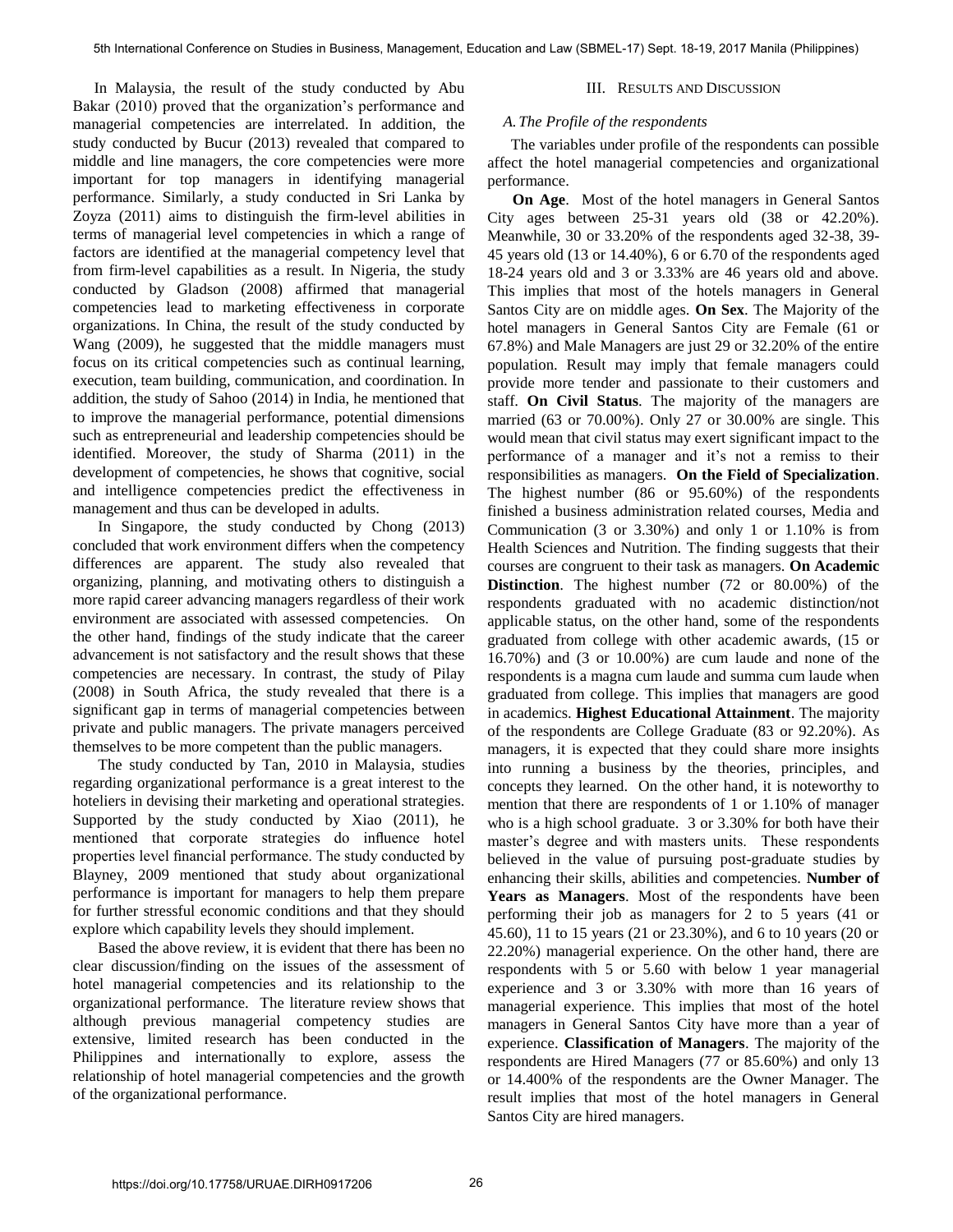## *B.Managerial Competencies of Hotel Managers in General Santos City*

**On Planning***.* It shows that among the 10 indicators of planning, the items Determine ways to achieve objectives, taking into consideration the problems and other opportunities that are possible in the future falls at Very Important remarks from the respondents. Such item obtained the highest weighted mean rating of 2.54. The finding shows that managers play a vital role in present-day of the organization (Cieślińska, 2007) and supported by the study of Navarro, 2013 that they are oriented to their tasks and guided accordingly because of the presence of their strategic plan. Same remarks of Very important from the respondents are the following indicators, Prepare a strategic plan for the hotel with a mean rating of 2.51. Moreover, Involve the subordinates in strategy formulation obtained the mean rating of 2.47 from the respondents. Choose the best strategy to achieve the objective and State the guidelines or policies that would guide to those who will be responsible in carrying out the plan obtained a mean rating of 2.40.The success of any business organization depends on their personnel which are guided by the competencies of the managers (Navarro, 2013). Supported by Koontz (2007), he mentioned that the success of an organization in achieving its goals and objectives at the same time satisfies social responsibilities depend largely to the managers. Drucker mentioned that manager is synonymous with a supervisor in which he defined supervisor or manager as whom in view his knowledge or position that is responsible for work contribution at the same time he is physically influencing the organizational success. On the Other hand, among the 10 indicators of planning, the item Formulate goals and objectives for the whole unit, Designate the officer who will be held accountable for the attainment of the goal and Determine demands, supply, competitors, trend, cost and other information received an important level from the respondents with 2.34, 2.09, and 2.13 respectively. Undertake the environmental scanning obtained the lowest rating of 2.00 and falls under an important rating from the respondents.

Taken as a whole, the level of importance of managerial practices of the hotel managers along with planning falls at important rating with 2.31 overall mean rating

**On Organizing.** The data reveal that the indicators Encourage employees to perform actions that are personally and organizationally advantageous, Influence the action and behavior of the workers and involve grouping the various positions into manageable units, in line with the goals of the business received the highest mean rating (2.51), which fall at a very important level. Moreover, Indicators such as Organize group activities into functional working group so that they become more efficient, Distribute the responsibility and authority within the business and Combine the best features of the line structure and the functional type of business obtained the rating of 2.22 and falls under important remarks from the respondents. Noteworthy to mention, that indicators Determine the types of business needed to accomplish the set objectives and Concern with giving persons specific task to perform based on a plan obtained a mean rating of 2.18 and 1.92 respectively. The finding indicates that understanding

authority is important in an organization as well as combining all of the efforts of all the staff and subordinates in their business establishments could cause positive impact. Moreover, Indicator such as Set clear lines of authority and the authority should be accepted by the group obtained the lowest rating of 1.92 but still falls under important remarks from the respondents. Taken as a whole, the importance level of managerial practices of the hotel managers along organizing falls at an important rating with a 2.25 overall mean rating.

**On Directing.** It shows that the indicator set examples to his employees and Provide guidance to employees was perceived by the hotel managers to be the highest mean rating (2.52) this falls at a very important level. Same remarks from the respondents are managers Give incentives to those who are worthy with a rating of 2.36.The finding explains that as managers, they should be the role model and worthy to be emulated by their subordinates. They will always be assessed by their staff when it comes to the values they displayed to others. Their subordinates will also display the same behavior based on what they observe from their managers. Managers also recognized the efforts of their subordinates by giving incentives not just during Christmas but in every worthy deeds of his/her subordinates. Moreover, managers give important remarks in the following indicators, Monitor day to day activities (M= 2.21), Guide employees on the specific tasks by making available. (M=2.19), Help in sustaining attention, clarifying and confronting issues and intensifying job satisfaction and commitment (M=2.18), Make available for any queries from subordinates (M=2.18), and Institutionalize transparency and resolve conflicts adjusting to environmental crisis.  $(M = 2.14)$ The finding is parallel with the idea of Martina et al. (2012) that managers should exhibit proper values in combination with their efficient organization management style. The theory of CH. Woodruff regarding Managerial Competencies supported the result as he defined managerial competencies as a set of employee behaviors that must be used for the position that the tasks arising from this position competently mastered. The study of J. Lojda (2011) in his work, he mentioned that managerial competencies also reflect the ability to flexibly react to the changing conditions. Meanwhile, the item that obtained the lowest mean rating (2.02) was Decide and give direct instructions, then closely supervise. This item however, falls at important level. Perhaps, the managers are having a hard time in deciding and giving instruction then closely supervise.

When all the items are combined together, an overall mean rating of 2.23 indicates that the importance level of managerial competencies of the hotel managers along directing is important.

**On Controlling**. The managers of hotel in General Santos City give Very Important rating to know how to handle feedback from the clientele. This obtained a mean rating of 2.64, as the highest evaluation from the respondents. The managers have better understanding of valuing clients.The Table 4 shows that Estimate sales, production, personnel and other divisions should be matched so that they are consistent with the required financial feasibility of the business and Set performance standards at work place obtained a mean rating of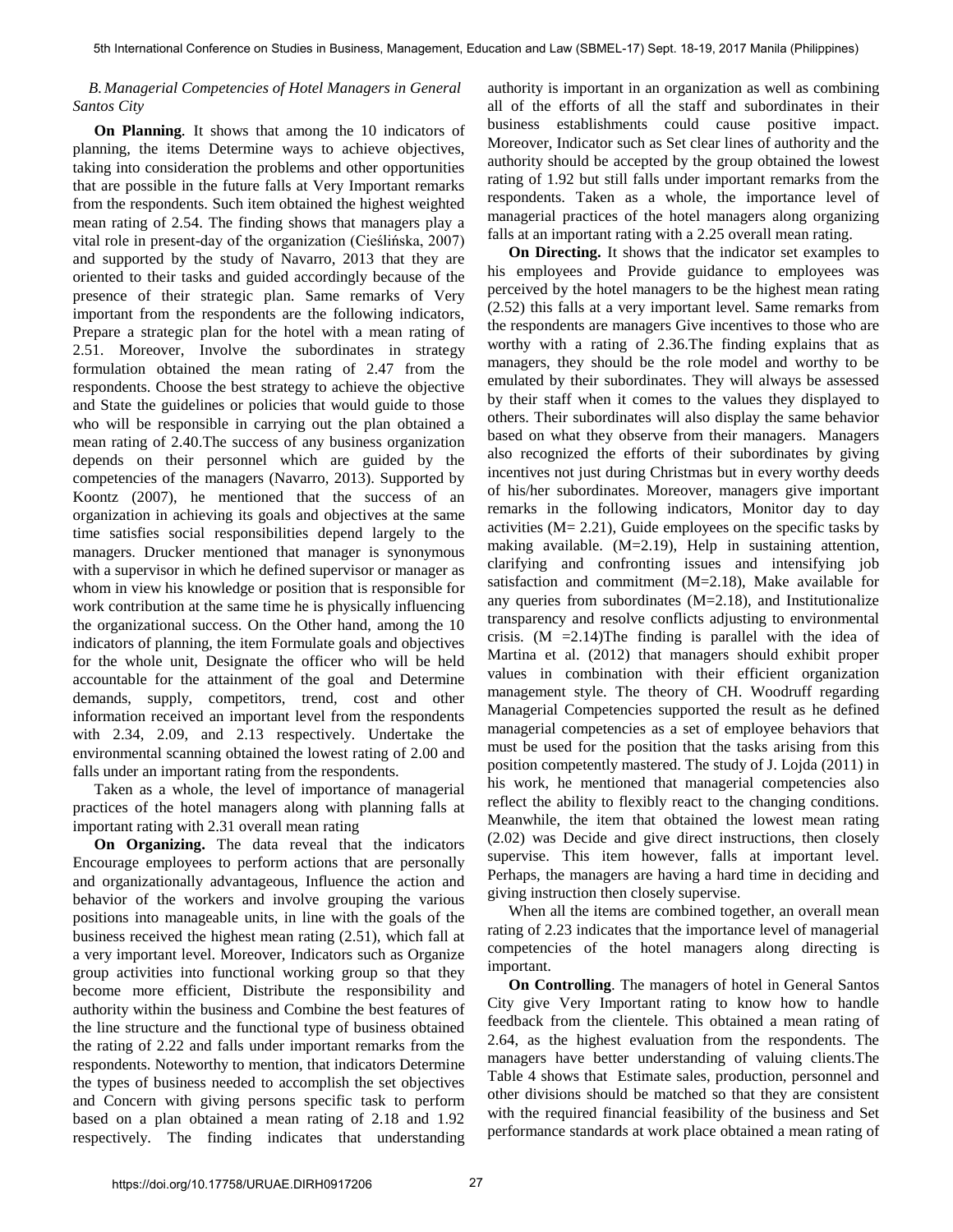2.59 and 2.54 respectively and fall under Very important remarks from the respondents.Indicators such as Provide guidance and constructive comments  $(M = 2.32)$ , Prepare report on the results of job performance  $(M = 2.31)$ , Measure activities and take action to make sure that plans are being accomplished.  $(M = 2.31)$ , Alert in looking forward to predict possible deviations from standards  $(M = 2.31)$  and Have signals to see how things are going without having to watch every step in the execution of plan (M= 2.26) obtained an Important rating. The finding implies that while the managers set a remarkable performance, their subordinates are also motivated to give their best. By providing them the best examples, job productivity in the workplace will be maintained. Moreover, Prepare report on the results of job performance obtained the lowest mean rating of 2.20 but still falls on important rating from the respondents.

As a whole, the importance level of managerial competencies of the hotel managers in General Santos City in terms of controlling falls at a very important level (2.37).

## *C.Level of Organizational Performance*

The effect of the Managerial Competencies to the hotel performance was measured and interpreted using the external data from city tourism of General Santos City.

The results shows that the effect of the managerial competencies to the level of hotel performance as perceived by the respondents in terms of increase in occupancy rate (%), average daily rate (ADR) and revenue per available room (RevPAR) obtained a Very Successful remarks from the respondents with a mean rating of 2.61, 2.60 and 2.58 respectively.Supported by the data given by the tourism promotion division of the city economic management and development office, the data provided shows the second and third quarter by last year obtained a noticeably high turnout.The increase of the hotel performance proved by the data from the tourism division, there are a 15.56% increase in the number of hotel guest and 21.53% increase for both domestic and foreign guest in 2015. In addition, the inbound bookings have accumulated revenue of 33,212, 500 Pesos and accommodation occupancy garnered a total of 1,171,510. The result implies that managers are very effective in room supply efficiency or capacity utilisation, turnover by room nights sold for the period and the balance between hotel room supply and demand.In addition, the Study conducted by Tan, (2010) he mentioned that to understand the key determinants that drive hotel performance, empirical research conducted on hotels in Milan found that there were five main determinants, namely number of rooms, number of employees, number of years since the last refurbishment, market orientation, and location that drive hotel performance as measured by Revenue Per Available Room (RevPAR) (Ruggero Sainaghi, 2010)

The result also implies that the hotel industry in General Santos City is doing well. As a whole, the level of organizational performance of hotels in General Santos City falls at a "very successful" level (2.59).

**On the relationship between the managerial profile and the organizational performance.** A Pearson chi-test was performed and it is clearly shown that the profiles of the hotel managers in terms of age, sex, civil status, filed of

specialization, academic distinction, highest educational attainment, number of years as managers and classification of managers as to hired or owner manager are significantly correlated with the organizational performance: increase in occupancy rate, average daily rate and revenue per available room. The results on the Pearson chi-square test successfully attain their significance set at .05 probability levels.

 **On the relationship between the managerial competencies of hotels in General Santos city and their profile.** A Pearson chi-test was performed and it is clearly shown that the profiles of the hotel managers, the age, sex, field of specialization, academic distinction, highest educational attainment, number of years as manager and the classification of managers as to hired and owner manager are significantly correlated with the four components of managerial competencies: planning, organizing, directing, controlling, and as a whole. The civil status result on the Pearson chi-square test failed to attain their significance set at .05 probability levels.

**On the relationship between the level of managerial competencies of hotels and the organizational performance.** There is a significant positive relationship between the four components of managerial competencies: planning, organizing, directing, controlling, and as a whole to the growth of the organizational performance supported by all the r-values that failed to attain their significance set at .05 probability level.

#### ACKNOWLEDGMENT

This research would not have been possible without the invaluable support of my adviser, Dr. Wilfred Bidad. To my panel members, Prof. Elsie Villanueva and Prof. Marjorie Cartojano. To my statistician, Prof. Berlit.a Y. Disca. To Mindanao Polytechnic College President, Capt. Francis R. Aguilar, MME, Vice President for Academic Affairs, Dr. Ruth U. Manubag and HRM Department Head, Myrla L Canzado. I would like to give my deepest thanks and appreciation for helping me accomplish this study. Last but not the least, I would like to thank God, for giving me the opportunity to meet all these people, the opportunity to pursue higher education and better myself and for his constant guidance in my life.

## **REFERENCES**

- [1] Abraham, Steven. et al (2010). Managerial competencies and the managerial performance appraisal process: Journal of Management and Development 20.10 842-854
- [2] Ardithi, David and Gulsa Balci (2009) Managerial competencies of female and male construction managers: Journal of Construction Engineering and Management 135.11: 1275-1278. https://doi.org/10.1061/(ASCE)CO.1943-7862.0000100
- [3] Banasova, L., et al. (2011) "The Identification Procedure for Key Managerial Competencies in Industrial Enterprises." Annals of DAAAMS for 2011 & Proceedings of the 22nd International DAAAM Symposium. Vol. 22. No. 1. 2011.
- [4] Boyatzis, Richard E. (2011) "Managerial and Leadership Competencies A Behavioral Approach to Emotional, Social and Cognitive Intelligence."Vision: The Journal of Business Perspective 15.2 (2011): 91-100.

https://doi.org/10.1177/097226291101500202